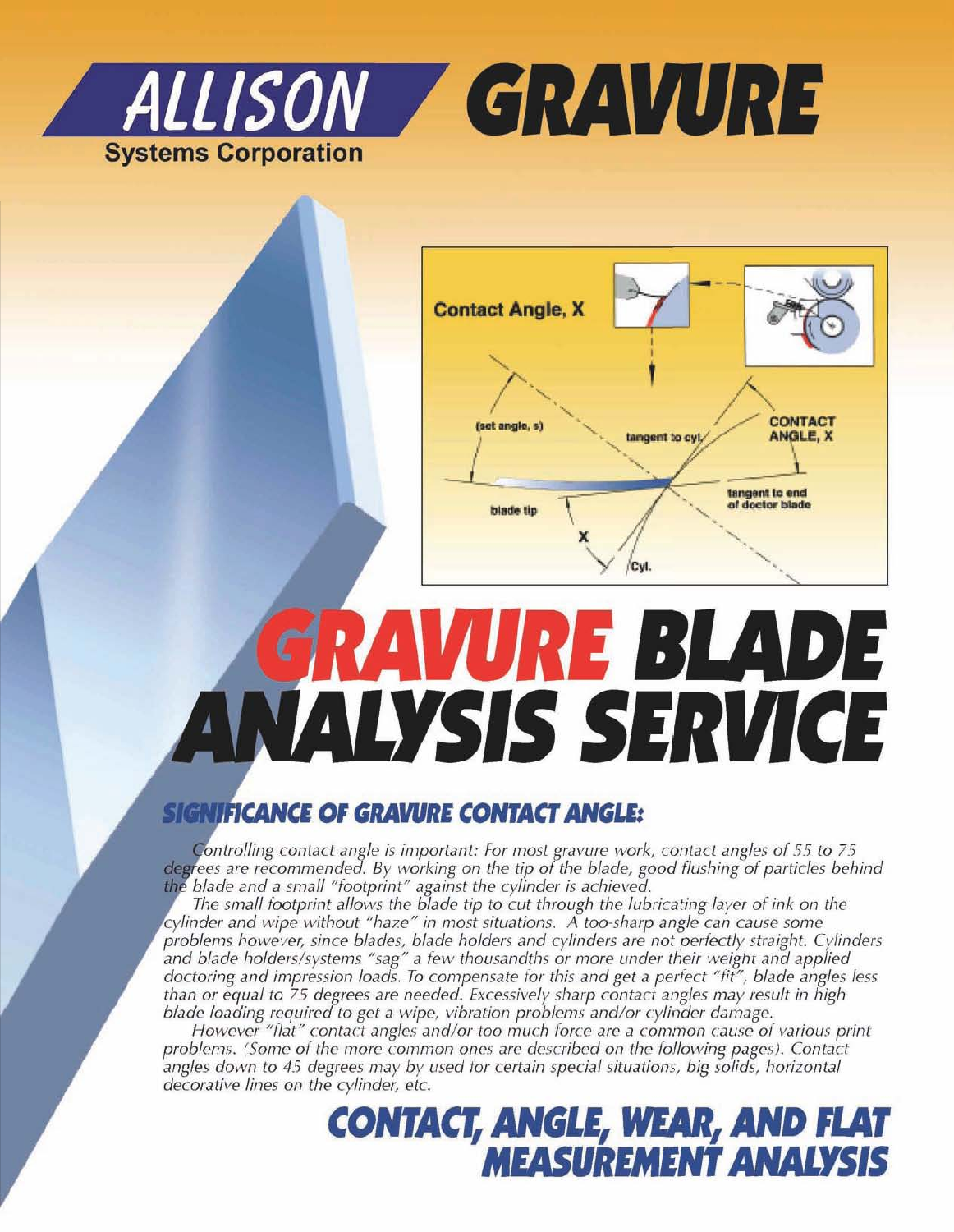## **SIGNIFICANCE OF GRAVURE DOCTOR BLADE CONTACT ANGLE**

I Contact angle essentially determines the hydraulic lifting or "lubricating" force of the ink under the doctor blade tip.

I Contact angles less than 45° usually result in significant surface ink films passing under the doctor blade tip causing a "haze" to print in non-printing areas of the cylinder and or a dirty wipe or slurring of type, etc.

l Contact angle is also a measure of the force applied to a doctor blade at a given set angle.

| Applying more force to correct a wiping problem doesn't work, (except perhaps for a short "wear in" period just after more force is applied).

Set angle of 17° **Effect of extra force** (Contact angle of 65°)  $= 17^\circ$  $S = 17^\circ$  $x = 65^\circ$  $=37^{\circ}$ **FORCE** 

Note that contact angles and blade footprint on the cylinder can by checked by micro-viewing worn doctor blade cross sections.





Adjusting or applying force to the blade to deal with uneven doctor blade wear inevitably increases the blade "footprint" on the cylinder, which in turn causes haze and/or other dirty wipe phenomena:

## **WHY USE SUPERHONED<sup>®</sup> DOCTOR BLADES?**

The blade tip doesn't get too fat, too fast, when the blade wears.

/ More effective tip control in real world doctoring situations, that is, where there is too much force.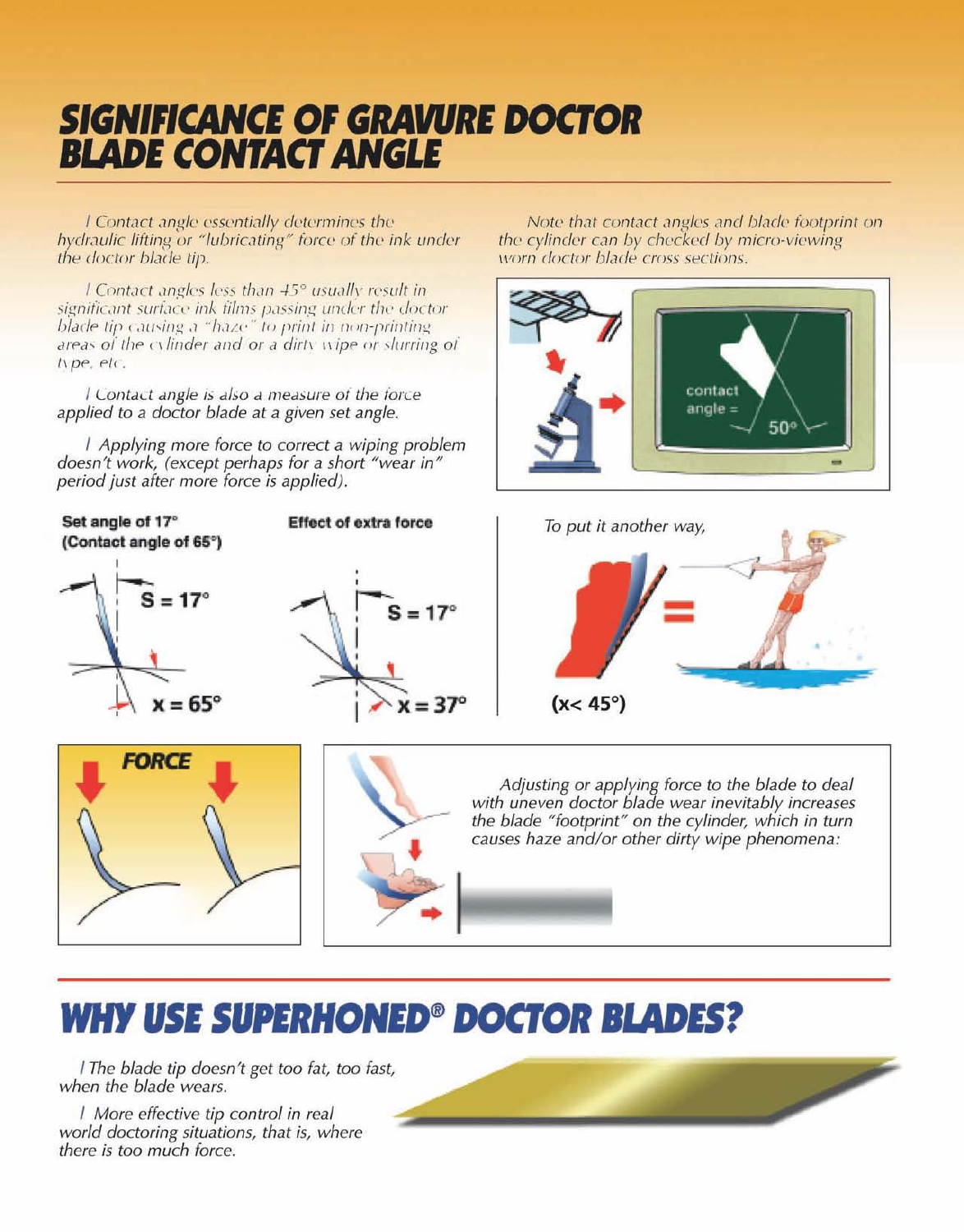## **GRAVURE BLADE ANALYSIS**



#### **GRAVURE STATION SETUPS**

To simplify control of contact angles on evisting gravure presses, we offer gravure setup soitware. Referenced to simple position indicators on the equipment, it makes it easy to record the good settings by press and by job. It tells<br>you how to get to these settings for new, similar jobs with different cylinder repeats just by moving the mouse.

It shows pictures of the doctor blade systems in the chosen position rather than requiring operators to study positioning charts or graphs - or guess.

The set-up pictures are instantly<br>available and retrievable on a press side or other computer terminal. (They can also be quickly printed out for attachment to a paper job setup package.)

Training keyed to these setup pictures can start new operators off right and cut make-ready time and waste.

#### **GRAVURE CONTACT ANGLE DEFINITION**

We at Allison Systems identify our blades with our bevel facing up and away from the observer. The press operator, however may have a different view. In order to keep us on the same page, the left and right sides of the doctor blade (as seen by the operator) are shown below:



The contact angle of the doctor blade and the anilox cylinder is described below. The following microscope photos are examples of sample blades that we have analyzed for contact angles.

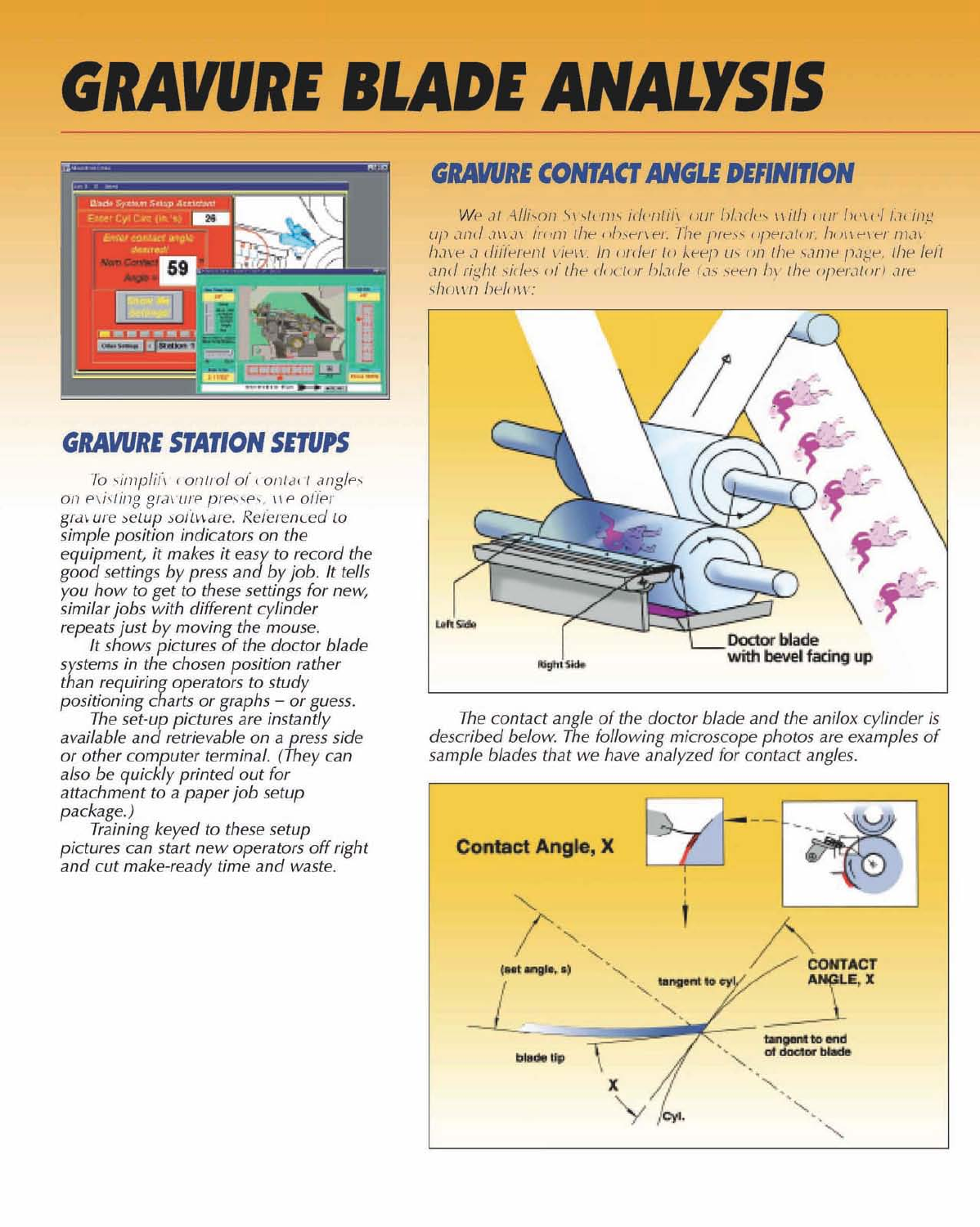#### **MICROSCOPE PICTURE ANALYSIS - SAMPLE 1**

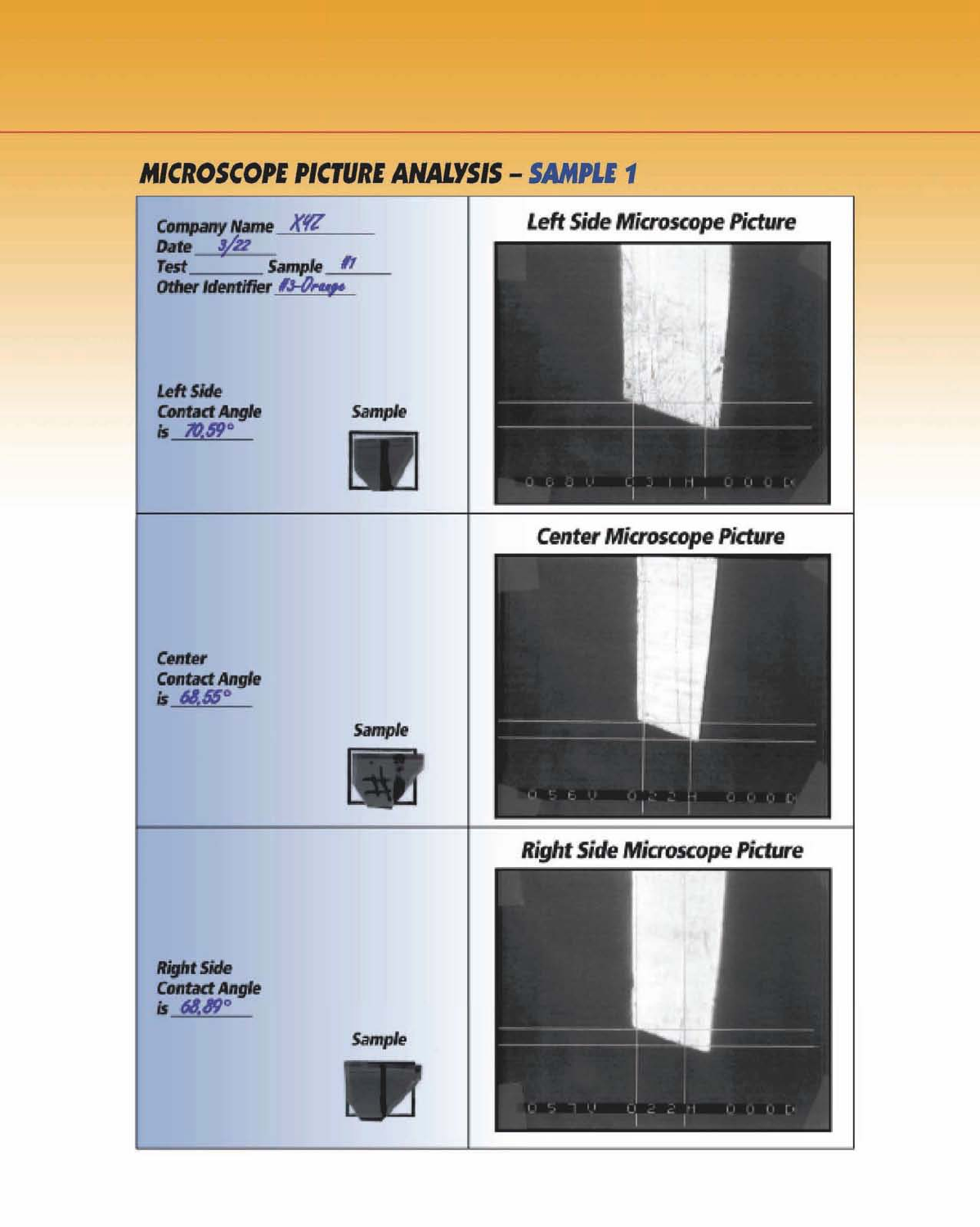## **ALLISON SYSTEMS GETS THE EDGE,**

#### **MICROSCOPE PICTURE ANALYSIS - SAMPLE 2**



## **GETS THE QUALITY, AND DOCUMENTS IT.**